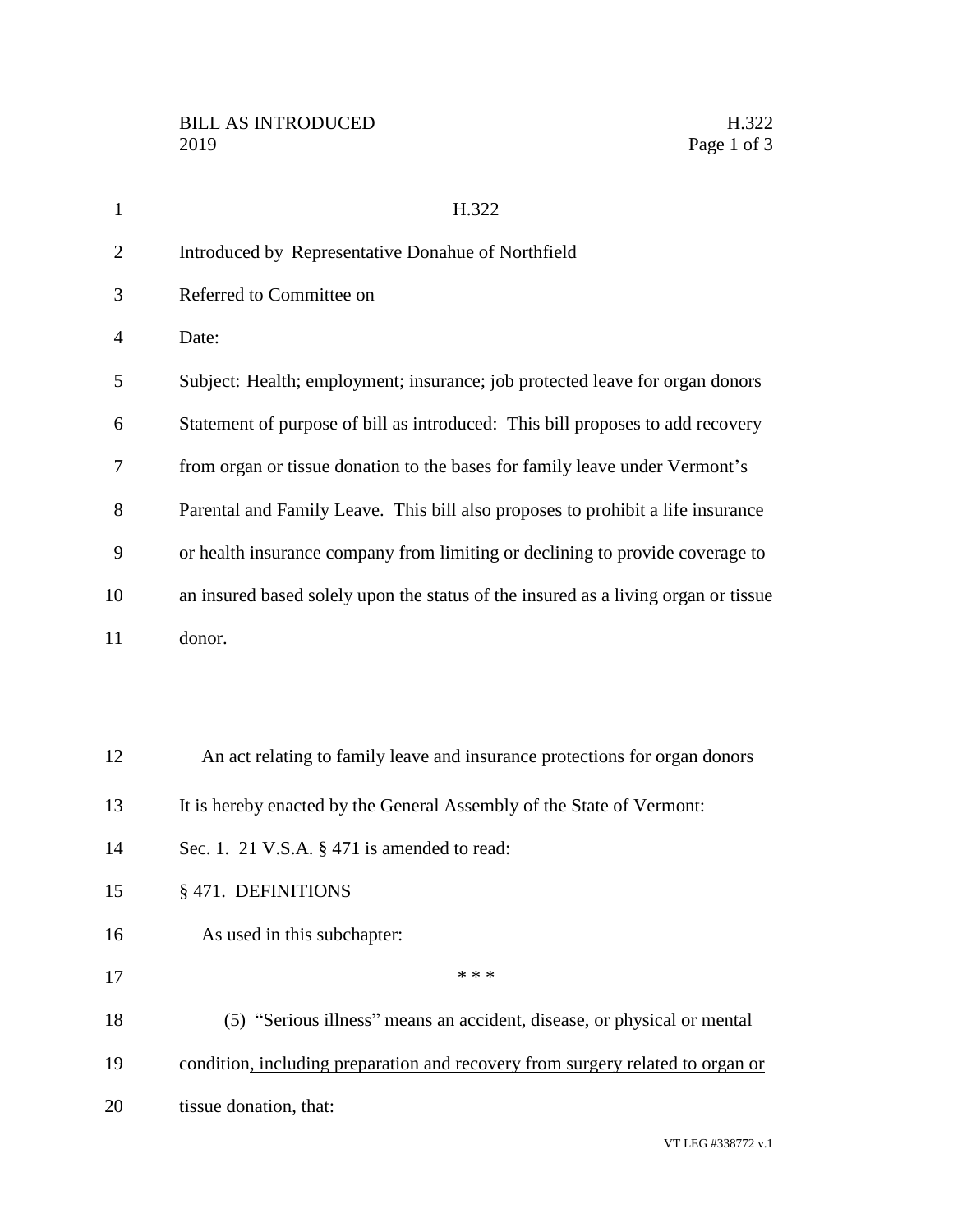| $\mathbf{1}$   | (A) poses imminent danger of death;                                             |
|----------------|---------------------------------------------------------------------------------|
| $\overline{2}$ | (B) requires inpatient care in a hospital; or                                   |
| 3              | (C) requires continuing in-home care under the direction of a                   |
| 4              | physician.                                                                      |
| 5              | Sec. 2. 8 V.S.A. § 3702 is amended to read:                                     |
| 6              | § 3702. OTHER PROHIBITED PRACTICES                                              |
| 7              | A life insurance company doing business in the State or an agent thereof        |
| 8              | shall not:                                                                      |
| 9              | * * *                                                                           |
| 10             | (3) grant a special favor or advantage in the dividends or other benefits       |
| 11             | to accrue thereon; or                                                           |
| 12             | (4) provide any valuable consideration or inducement not specified in           |
| 13             | the policy;                                                                     |
| 14             | (5) decline to provide or limit coverage of an insured under any life           |
| 15             | insurance policy or otherwise discriminate in the premium rating, offering,     |
| 16             | issuance, cancellation, amount of coverage, or any other condition based solely |
| 17             | upon the status of the insured as a living organ or tissue donor; or            |
| 18             | (6) preclude an insured from donating all or part of an organ or tissue as      |
| 19             | a condition for receiving or continuing to receive life insurance coverage.     |